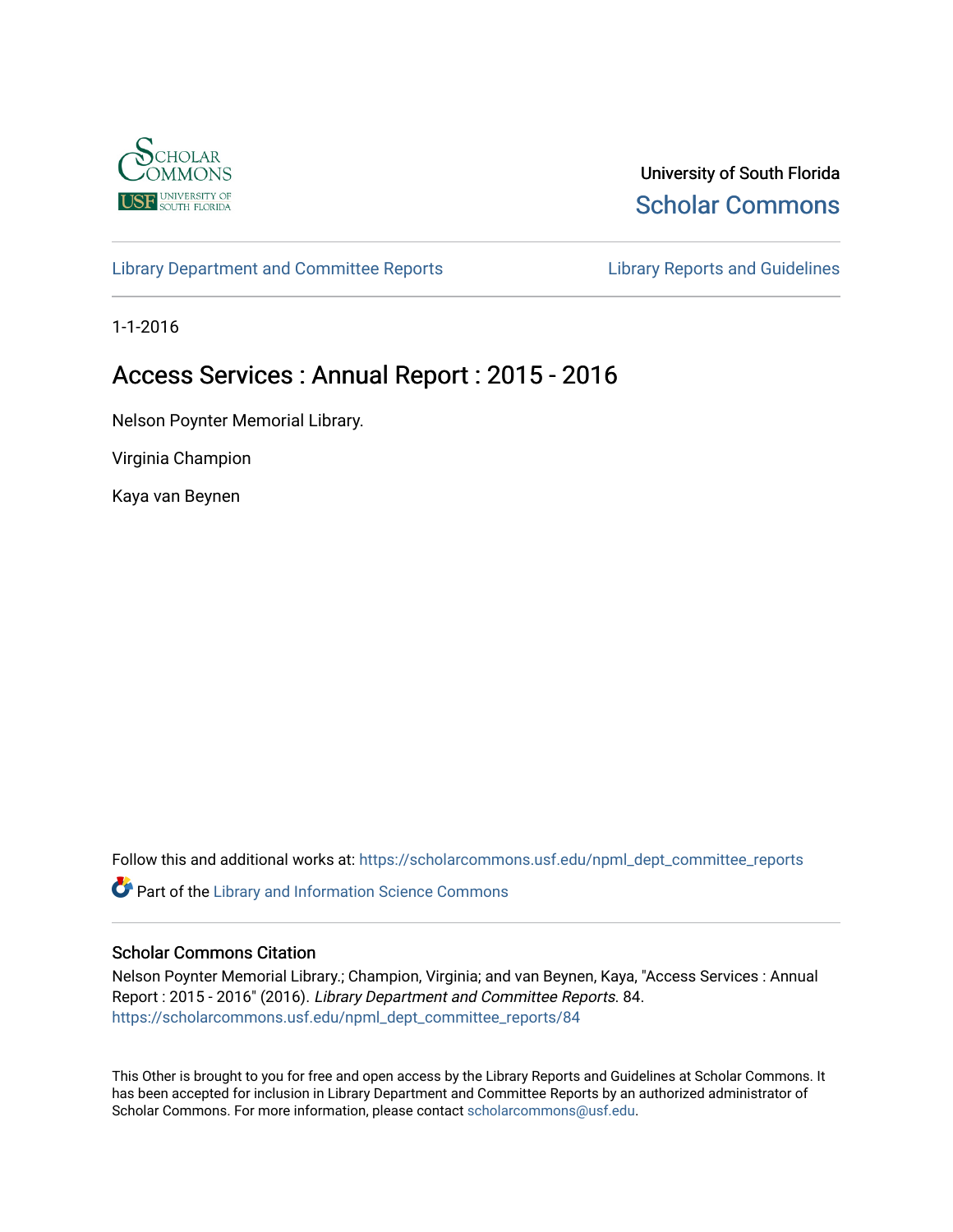# **Access Services Annual Report July 1, 2015 – June 30, 2016**

University of South Florida St. Petersburg

*Compiled by Virginia Champion based on assistance from Kaya van Beynen* 

2016

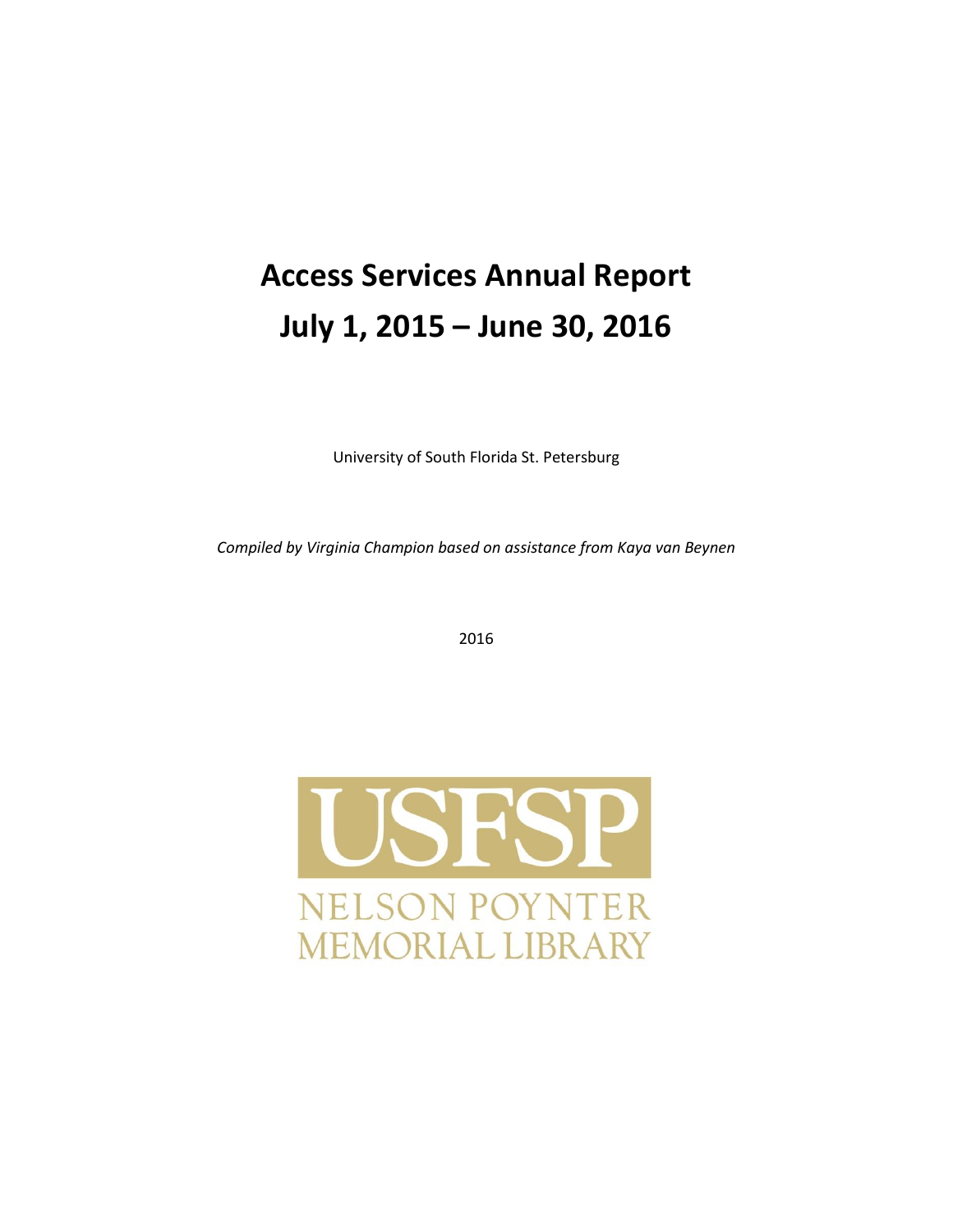#### **Statistical Snapshot:**

|                                                      | 2015/16    | 2014/15     | 2013/14     | 2012/13   | 2011/12     | 5 Yr. Change |
|------------------------------------------------------|------------|-------------|-------------|-----------|-------------|--------------|
| Door Count                                           | 162,802    | 174,162     | 172,934     | 171,310   | 168,773     | $-3.5%$      |
| <b>Total Reserve Check-outs</b>                      | 19,167     | 19,720      | 21,694      | 18,664    | 15,071      | $+27%$       |
| <b>Self-Check Transactions</b>                       | 725        | 1,002       | 1,081       | 831       | 1,117       | $-35%$       |
| <b>Total Circulating Items</b>                       | 36,592     | 38,728      | 45,219      | 48,708    | 48,386      | $-24%$       |
| Interlibrary Loan<br><b>Total Borrowing Requests</b> | 2,349      | 2,884       | 2,448       | 2,484     | 3,095       | $-24%$       |
| Average ILL Borrowing<br>Delivery Time               | 6.4 days   | $9.27$ days | $6.42$ days | 6.86 days | $6.73$ days | $-4.9%$      |
| Interlibrary Loan<br><b>Total Lending Requests</b>   | 3,875      | 4,408       | 5,091       | 5,478     | 5,772       | $-33%$       |
| Average ILL Lending<br>Delivery Time                 | 15.63 hrs. | 18.73 hrs.  | 20 hrs.     | 20 hrs    | $1.23$ days | $-38%$       |
| Service Desk<br><b>Total In-person Questions</b>     | 6,445      | 8,212       | 6,329       | 8,091     | 8,020       | $-19.6%$     |

#### **Department Overview**

Comprised of the Circulation, Reserves, Stacks Maintenance, and Interlibrary Loan units of the Nelson Poynter Memorial Library, the Access Services Department is primarily responsible for the smooth flow of library materials to borrowers. The department consists of 5 employees: Virginia Champion, the Head of Access Services, along with 4 Library Specialists. During the 2015/16 year, the staff consisted of Cynthia Brown, Lexi Terry, Samuel Holloway, and Angela Hood. In addition to this staff, the department has 3 student employees working an average of 45 hours a week. Part-time staff help with departmental tasks, including shelving, shelf reading, installing displays, interlibrary loan requests, and special projects.

#### **New Departmental Responsibilities**

In addition to management of the general circulating stacks, Access Services works with Technical Services staff to handle daily maintenance of the Audio-Visual and Periodical stacks. This includes shelfreading as well as pulling items that Collection Development has determined can be withdrawn or replaced.

Samuel Holloway has also taken responsibility for identifying library items with missing, incorrect, or illegible call number labels. He relabels the materials properly and supervises their integration back into the collection.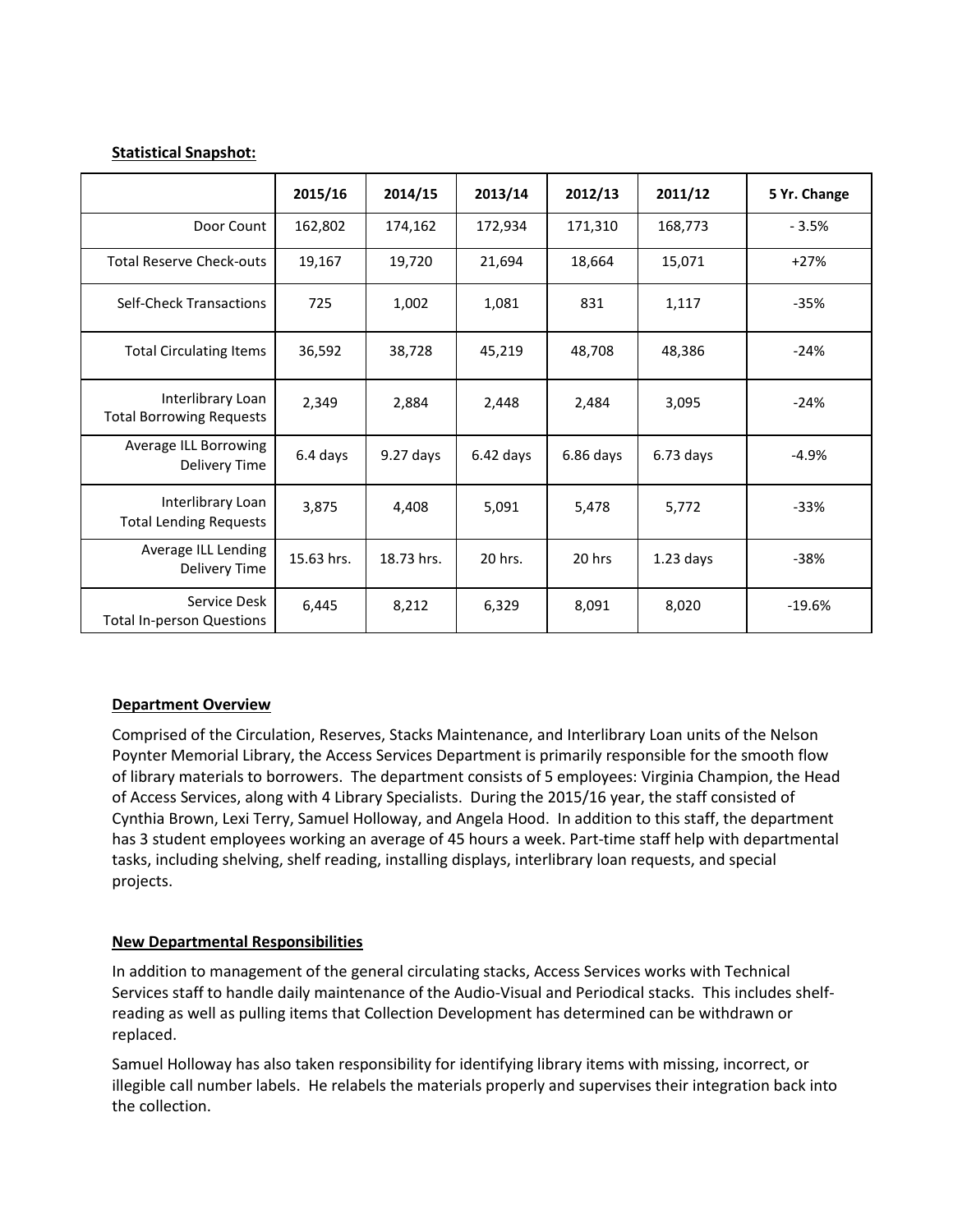#### **Significant Departmental Accomplishments**

- **Visits to the Library:** After a five year record of increasing visits, this year's door count is down 6.5%. It was not possible to keep an accurate count with an antiquated security gate requiring recalibration every few months. A new Sentry WAM security system was installed in late June 2016. It is expected that future gate counts will be more reflective of actual library use.
- **Keep Building Open and Running:** Virginia Champion coordinates the security guard coverage with the USFSP Office of Campus Safety. After a required bidding process, the Campus Safety department has changed the service from Universal Protection to Weiser Security Services. Weiser Security is expected to begin working here with in the Fall 2016 semester.
- **Service Desk Skills Revision:** Virginia Champion and Tina Neville identified areas of concentration for reviewing and updating skills needed to work at the Service Desk. Members of the Access Services and Public Services staff met for a workshop on and dialog about the various responsibilities of the public service desk in the library.
- **Proxy Card Handout and Online Form:** Angela Hood with assistance from Virginia Champion created an informational handout and website with an online form for GA/TAs and their professors to use.

#### **Circulation and Reserves**

- **Stacks Maintenance:** Stacks maintenance is an ongoing departmental responsibility; this past year the circulating collection has been shifted so that all shelves emptied by weeding are in use and all shelves have been returned to a uniform height.
- **Growing Reserve Circulation:** The circulation of items on reserve continues to be a considerable part of Service Desk responsibilities. These items consist of books on course reserve, but also the library laptops, study room keys, USB drives, whiteboard markers, and calculators. The high demand for library laptops and study room keys continues.

|                                          | 2015/16 | 2014/15 | 2013/14 | 2012/13 | 2011/12 | 5 Yr. Change |
|------------------------------------------|---------|---------|---------|---------|---------|--------------|
| Door Count                               | 162,802 | 174,162 | 172,934 | 171,310 | 168,773 | $-3.5%$      |
| <b>Total Circulating</b><br><b>Items</b> | 36,592  | 38,728  | 45,219  | 48,708  | 48,386  | $-24%$       |
| <b>Reserve Circulation</b>               | 19,167  | 19,720  | 21,694  | 18,664  | 15,071  | $+27%$       |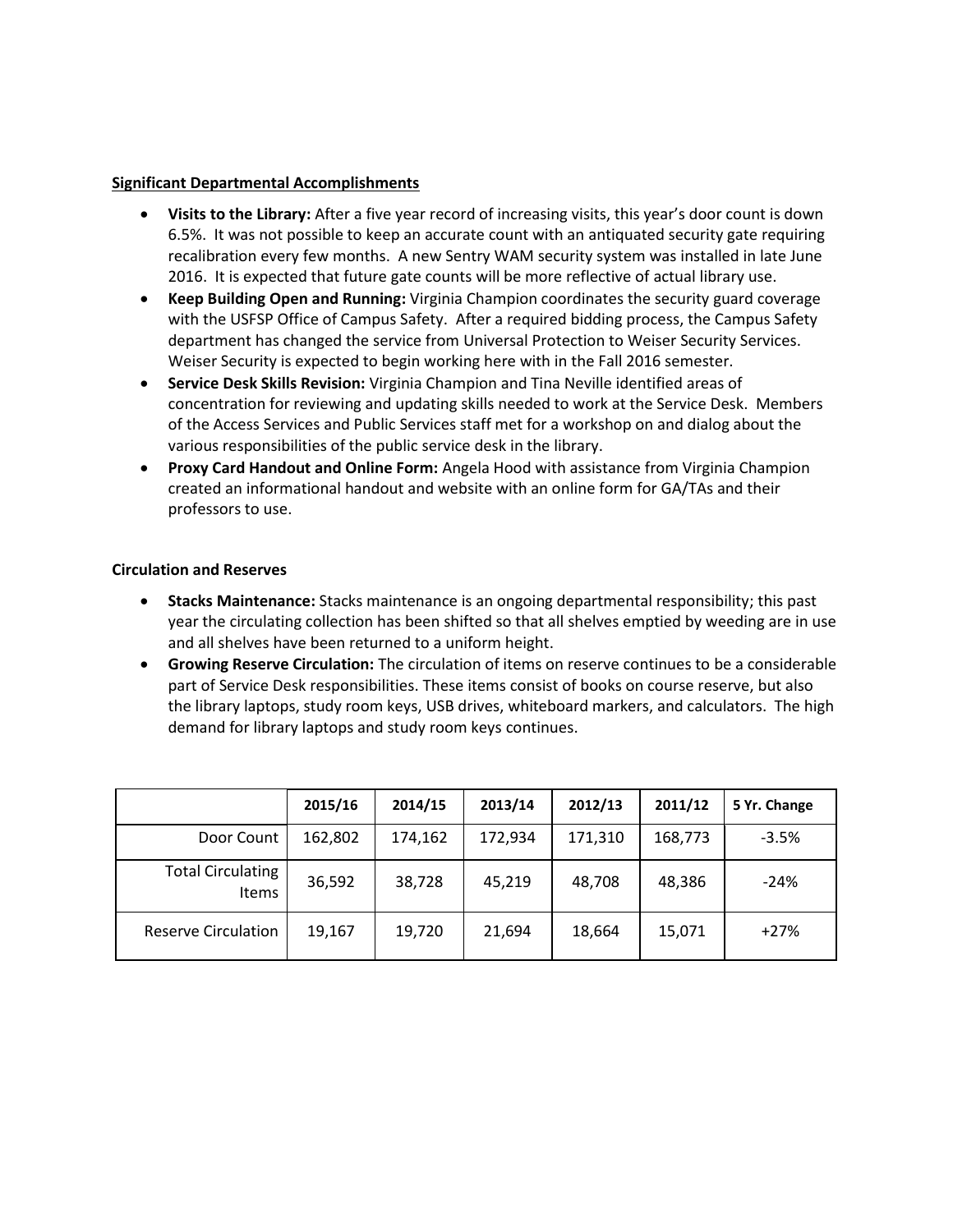#### **Reference Services**

| Reference (in person):                                  | 2015/16 | 2014/15 | 2013/14 | 2012/13 | 2011/12 | 5 Yr.<br>Change |
|---------------------------------------------------------|---------|---------|---------|---------|---------|-----------------|
| General                                                 | 3,693   | 4,677   | 4,806   | 4,643   | 6,189   | $-40%$          |
| Skill based                                             | 884     | 1,143   | 1,523   | 3,448   | 1,831   | $-51.7%$        |
| <b>Research Questions</b>                               | 243     | 306     | 356     | 313     | 406     | $-40%$          |
| <b>Technical Questions</b>                              | 1,625   | 2,086   | 2,156   | 3,398   | 3,788   | $-57%$          |
| <b>Total In-person Service</b><br><b>Desk Questions</b> | 6,445   | 8,212   | 8,841   | 11,802  | 12,214  | $-47%$          |

Separate Categories include:

- **General/ Directional**: referrals, library or campus location, supplies, hours, study rooms available, library policies, etc.
- **Basic Skills:** simple catalog search, how to access remotely, how to renew online, how to setup ILL, etc.
- **Library Technology:** General computing issues, printer/copier, local software.

# **Interlibrary Loan**

|                                                          | 2015/16     | 2014/15     | 2013/14     | 2012/13     | 2011/12     |
|----------------------------------------------------------|-------------|-------------|-------------|-------------|-------------|
| Interlibrary Loan, Illiad,<br><b>Borrowing Requests</b>  | 2,101       | 2,619       | 2,212       | 2,136       | 2,706       |
| Interlibrary Loan, UBorrow,<br><b>Borrowing Requests</b> | 248         | 265         | 236         | 348         | 390         |
| Interlibrary Loan<br><b>Borrowing Requests Total</b>     | 2349        | 2,884       | 2,448       | 2,484       | 3,095       |
| Fill Rate for USFSP Patrons                              | 87%         | 86%         | 87%         | 90%         | 90%         |
| Average Borrowing<br>Turnaround                          | $6.40$ days | $9.27$ days | $6.42$ days | $6.86$ days | $6.73$ days |
| Interlibrary Loan, Illiad<br>Lending Requests            | 2,860       | 2,873       | 3,253       | 3,344       | 3,944       |
| Interlibrary Loan, UBorrow<br>Lending Requests           | 1,015       | 1,535       | 1,838       | 2,134       | 1,828       |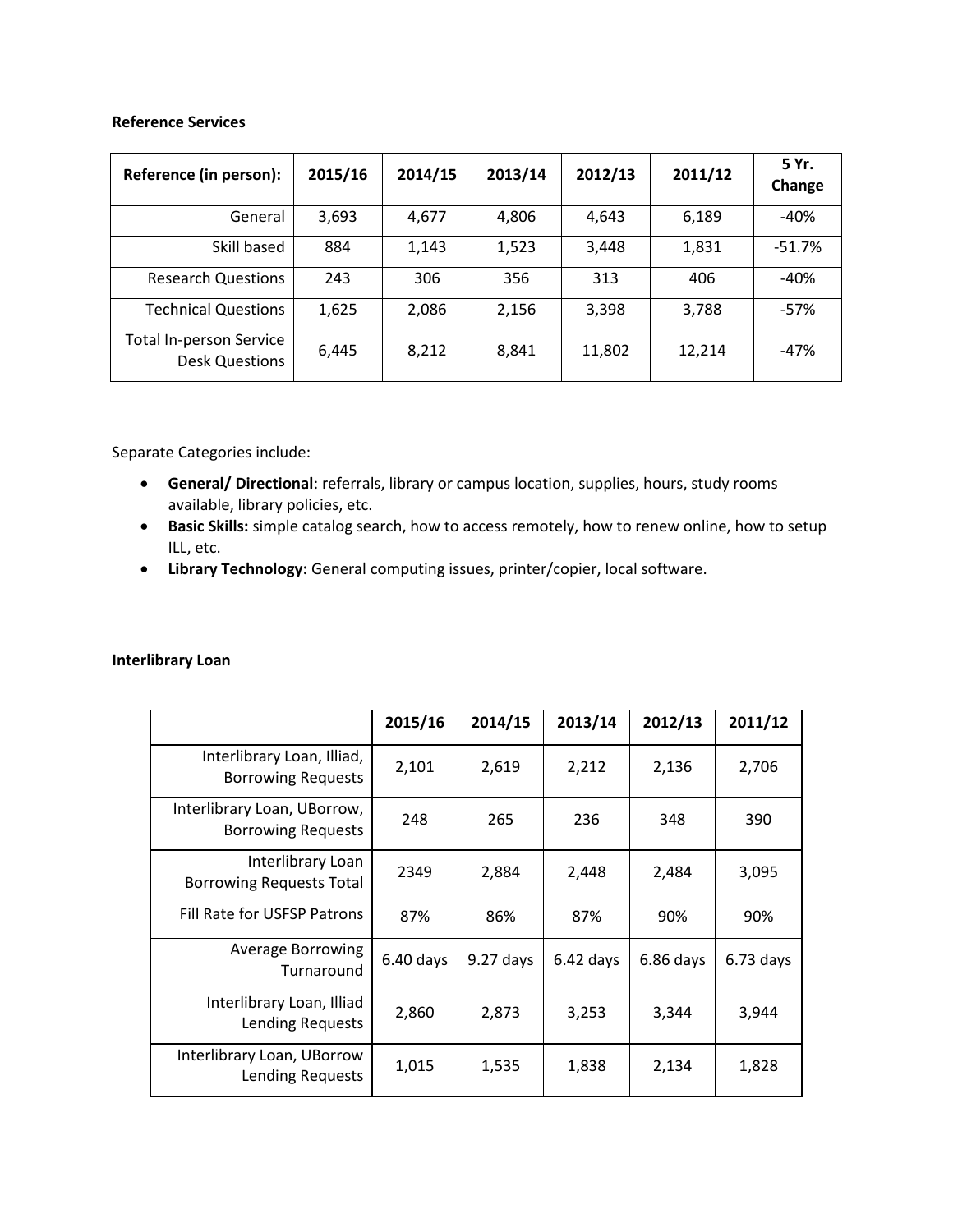| Interlibrary Loan<br><b>Total Lending Requests</b> | 3,875      | 4,408      | 5,091   | 5,478   | 5,772       |
|----------------------------------------------------|------------|------------|---------|---------|-------------|
| Fill Rate for USFSP Items                          | 74.5%      | 78%        | 77%     | 74%     | 76%         |
| Average Lending<br>Turnaround                      | 15.63 hrs. | 18.73 hrs. | 20 hrs. | 20 hrs. | $1.23$ days |

Definition of terms

- **Fill Rate**: The percentages of materials that are provided out of the total number of interlibrary loan requests received (both borrowers and lenders)
- **Turnaround**: The amount of time from the receipt of the request until the request has been resolved. For borrowing this could be the receipt or cancelation of the ILL request, for lending it could be the shipping or cancelation of the ILL request.

# **Significant Personnel Accomplishments**

# **Service:**

Cynthia Brown

- Times Festival of Reading, Volunteer October 2015
- St Petersburg Mainsail Art Festival, Volunteer 2015
- USF System Regional Access Services Meetings, Member

Virginia Champion

- Library Leadership Team, Member
- Library Committee to update Library Emergency Plan, Member
- Florida Library Association, Member
- USF Next Gen ILS Committee

# Angela Hood

- Library Exhibit Committee, Member
- Library Signage Committee, Member

#### Lexi Terry

**•** Suncoast Information Specialists, Member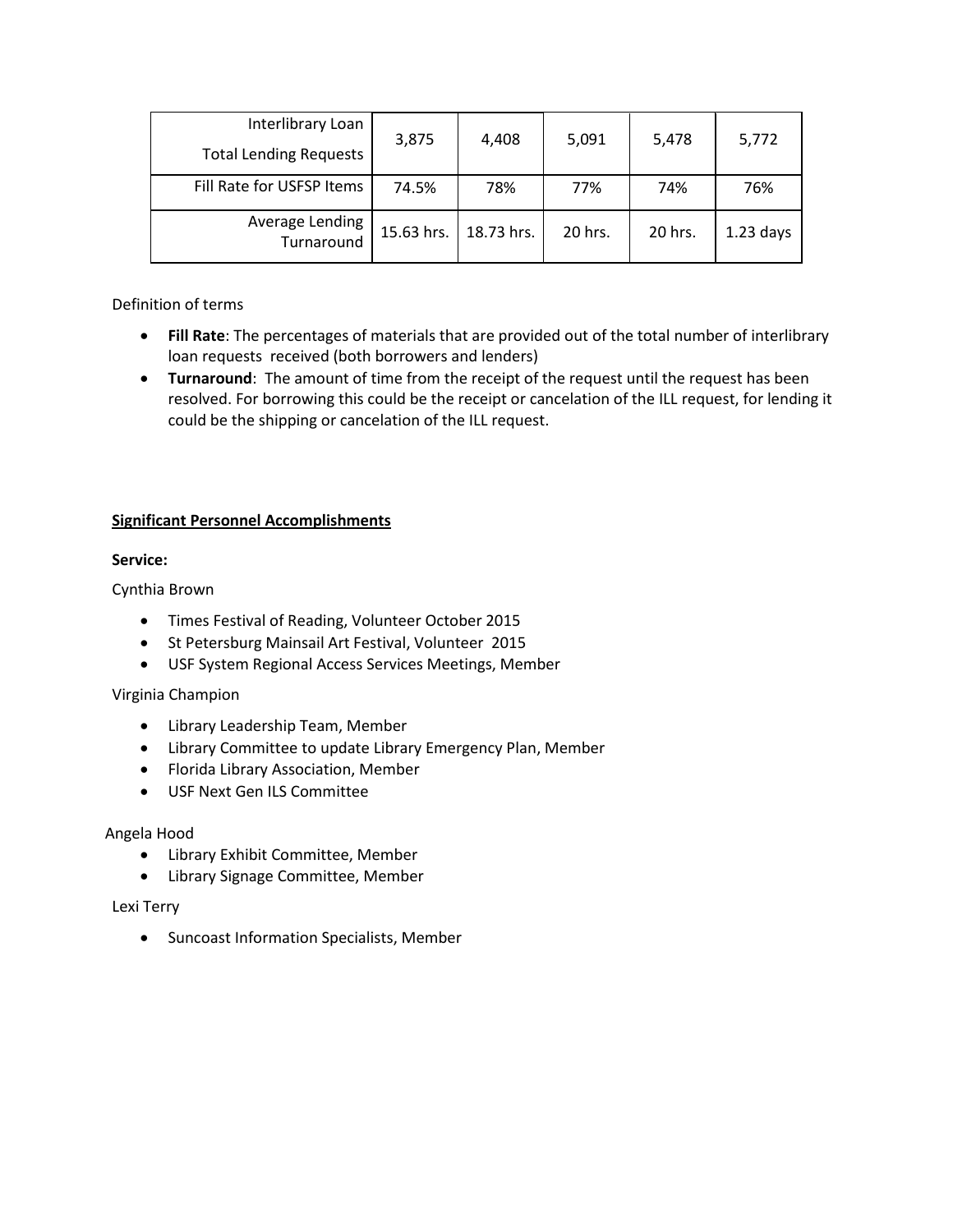#### **Research and Creative Activities:**

Library Displays -- Members of the Access Services Department (primarily Angela Hood and Cynthia Brown) contributed to various Library displays and exhibits. Displays from the 2015/16 year:

| July         | Jurassic Park                                                                                                                                                                                                                  |
|--------------|--------------------------------------------------------------------------------------------------------------------------------------------------------------------------------------------------------------------------------|
| Aug          | <b>College Success and College Degrees</b>                                                                                                                                                                                     |
| Sept         | Immigration (Hispanic Heritage Month), Alice in Wonderland                                                                                                                                                                     |
| Oct          | Banned Books Week, Science Education,                                                                                                                                                                                          |
|              | October Causes Awareness, Halloween                                                                                                                                                                                            |
| Nov          | Native American Heritage Month, Book Awards,                                                                                                                                                                                   |
|              | Veterans and Military Appreciation Month, Star Wars                                                                                                                                                                            |
| <b>Dec</b>   | Star Wars, Holiday Books                                                                                                                                                                                                       |
| Jan          | Dr. Martin Luther King Jr., Winnie the Pooh Day,                                                                                                                                                                               |
|              | Civil Rights, Hats                                                                                                                                                                                                             |
| Feb          | Black History Month, Blind Date with a Book, Chocolate Display                                                                                                                                                                 |
| Mar          | Coffee Book Display, Irish American Heritage                                                                                                                                                                                   |
| April        | National Poetry Month, Earth Day                                                                                                                                                                                               |
| $\mathbf{A}$ | A straighter and a substitute of the straight and the contract of the substitute of the substitute of the substitute of the substitute of the substitute of the substitute of the substitute of the substitute of the substitu |

- May Asian Pacific Islander Month, Gardening, Spring Recreational Reading
- Jun LGBT Rights and Issues

#### **Professional Development:**

#### Cynthia Brown

**Training** 

- USFSP Student Employment for Supervisors Seminar July 2015
- FWS Supervisor Training
	- o Recruiting & Hiring Students August 2015
	- o Teaching Soft Skills : Passport to Professionalism October 2015
	- o Evaluating Student Employees November 2015
- TBLC Paraprofessional Conference September 2015
- OCLC Member Forum October 2015
- FLVS Regional Meeting Introduction to Innovative/Sierra

**Webinars** 

- Where there's a Web, there's a Way July 2015
- WorldCat Discovery Best Practices (OCLC)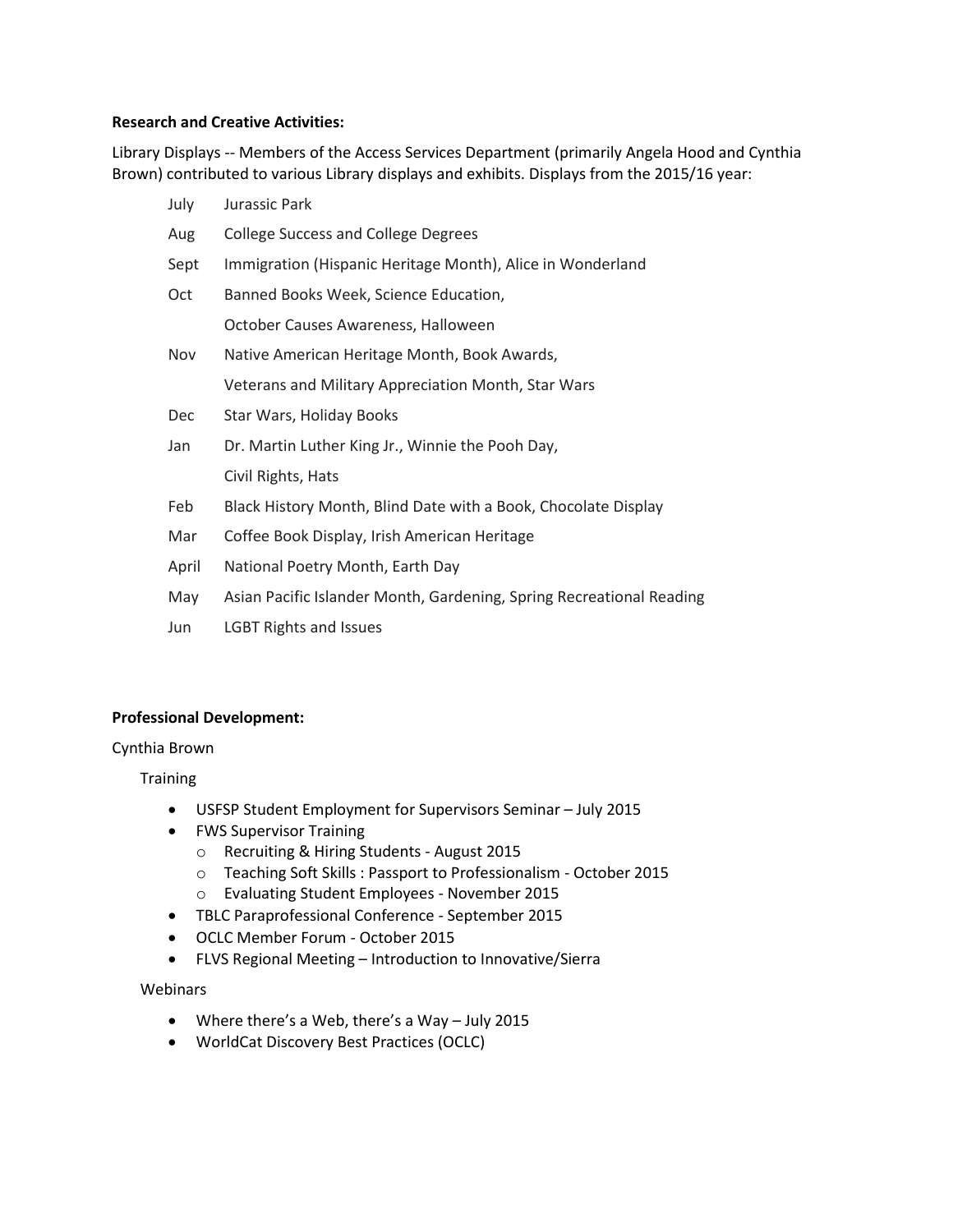#### Virginia Champion

#### **Training**

Copyright Seminar

#### **Webinars**

Ways to Spot (and Hopefully Keep) an Exceptional Employee

#### Samuel Holloway

#### **Training**

Articles Database Searching

#### Webinars

- How To Deal With Angry Customers
- Too Much Information! Managing Digital Overload

#### Angela Hood

# **Training**

- Finding Free Photos and ClipArt Online
- Mobile Services for Your Library
- Evernote for Library Staff
- Engaging Learners : Connected Learning for Library Staff and Library Users
- Building a Library Website in WordPress
- FLVS Regional Meeting Introduction to Innovative/Sierra
- TBLC Paraprofessional Conference September 2015

#### Webinars

- Social Media for Customer Connections
- Championing the User Experience
- Connecting with Pop Culture : Viral Media What's the Buzz About
- Apps for Students
- The Accidental Data Scientist : A New Role for Librarians
- Revisiting the Classics : Social Media and Top Apps
- Customer Complaints : Better Than Gold
- Helping Customers (and Staff) Who Have Little Technology Literacy
- The Springshare Model-Putting UX into Customer Service
- Crafting Library Websites with Design Triggers
- Learn the Basics of Computer Code and Work Smarter
- Social Awareness in Customer Service : 20+ Phrases You Shouldn't Be Using in Your Conversations
- Web Writing with the User in Mind
- Holiday Special : Technology of 2015 and What's Ahead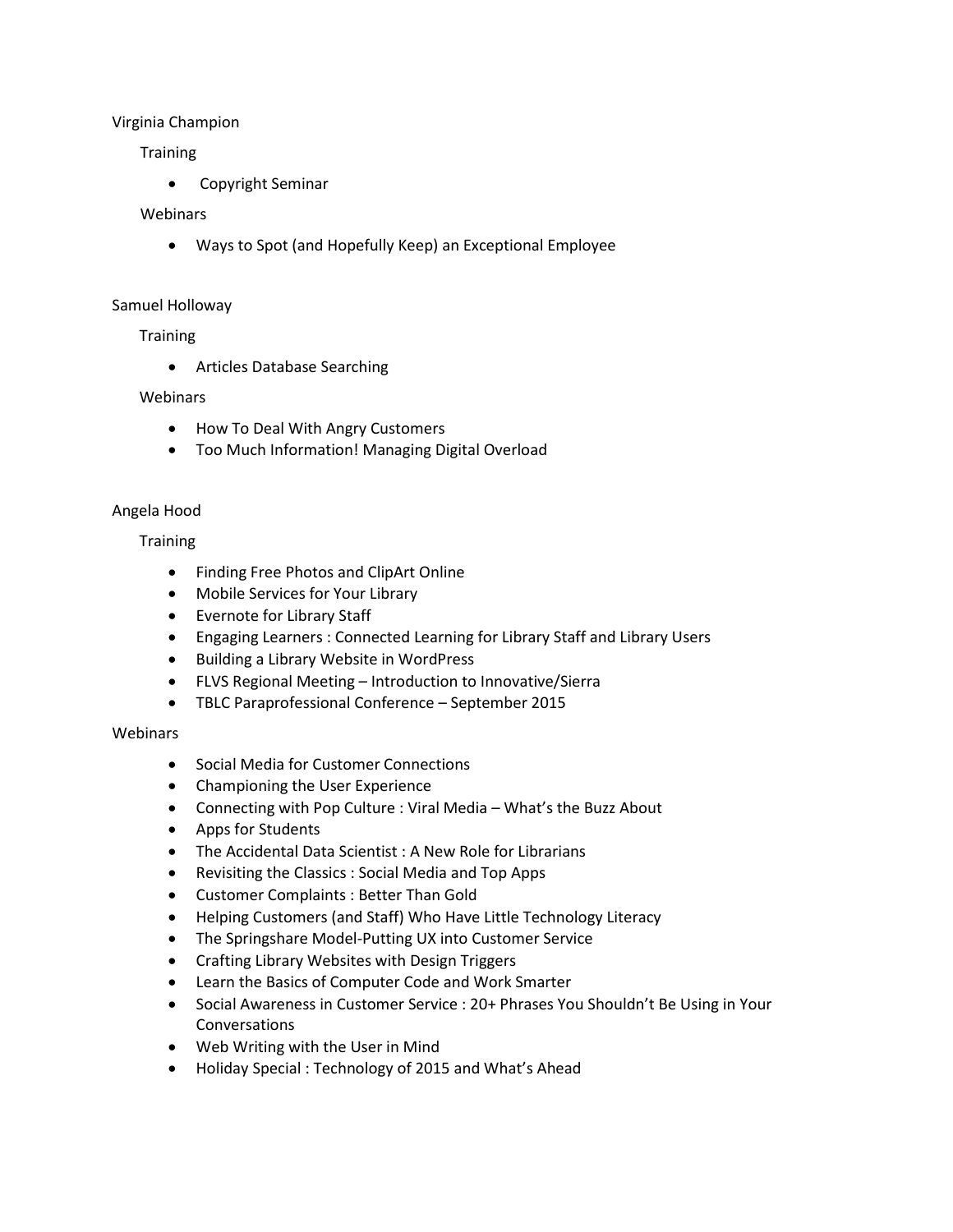- Customer Service Institute : Practicing Patience with our Patrons How to Get It. How to Keep It.
- Technologies and Innovation Worth Watching in 2016
- Anticipatory Design

# **Continuous Challenges:**

Staffing the Service Desk

- Because the department is staffed at the most bare-bones level, providing coverage for the Service Desk is a continual challenge. It is particularly challenging to schedule staff annual leave time and still provide adequate coverage. When one individual is out sick, other staff must be pulled from their other work assignment to provide Service Desk coverage. If more than one person is out sick at the same time, staff from other areas of the Library must be pulled from their work assignments and brought in to assist.
- Additionally, the Access Services Department relies on student workers funded by Federal Work Study money rather than having a consistent, dedicated line or OPS funding. Thus, the number of student workers, who do critical but low-level library duties, can significantly vary semester to semester.
- As new staff and student workers are hired, training new employees is a continuous effort and responsibility of the Access Service Department. Training consists of basic library circulation procedures, but also includes customer services, and learning general library policies and procedures so that the new employees can best refer library visitors to the appropriate people, services, and resources.
- All new departmental workers require extensive initial training in the various library software, library guidelines, university policies, departmental practices, and library and university information. For new student workers, this training regularly takes 1 month before they are adequately prepared to work with minimum supervision. Student worker turnover occurs every semester, thus this training time is amplified by relying on a very transient student workforce.

Managing and Transferring Reference Questions across Departments

 Access Services staff, particularly the student workers, continue to have trouble distinguishing between questions best answered by themselves and those that are best handled by the on-call Reference Librarians. Student workers are particularly prone to inappropriately, and potentially incorrectly, answering research-based questions.

Keeping up with Software Program Changes

- While OCLC recently changed its software platform from WorldCat to WorldShare, requiring Access Services staff to learn the new software systems and login conventions, a new release indicates that they are now working to blend the ILLiad software into the WorldShare program. This will, once again, require mastering new software, and is particularly an issue for interlibrary loan staff.
- Other software programs utilized in the day to day Access Services work also are regularly updated, requiring the staff to continually learn new systems and tools.